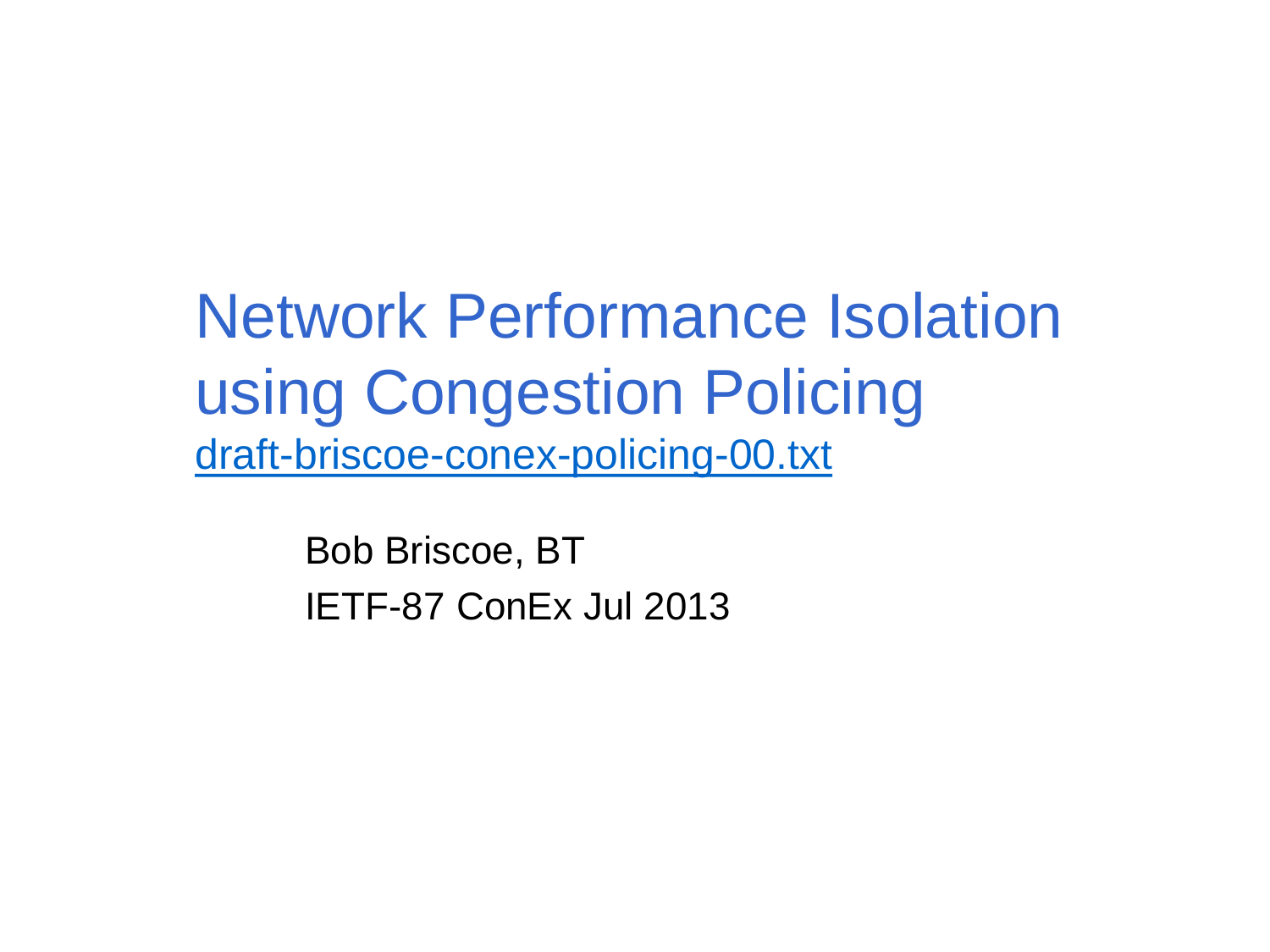## draft status

- Network Performance Isolation using Congestion Policing [draft-briscoe-conex-policing-00.txt](http://www.ietf.org/id/draft-briscoe-conex-policing-00.txt)
- new individual draft Feb '13
	- mostly cut & pasted from conex-data-centre, but new info too
	- not specific to data centres
- largely complete (33pp)
- immediate intent: encourage review & consider for WG adoption
- audience: ConEx & non-ConEx assumed sceptical
	- how it works is simple
	- why it works is outside people's comfort zones
	- how can you isolate users with no per-user config on switches?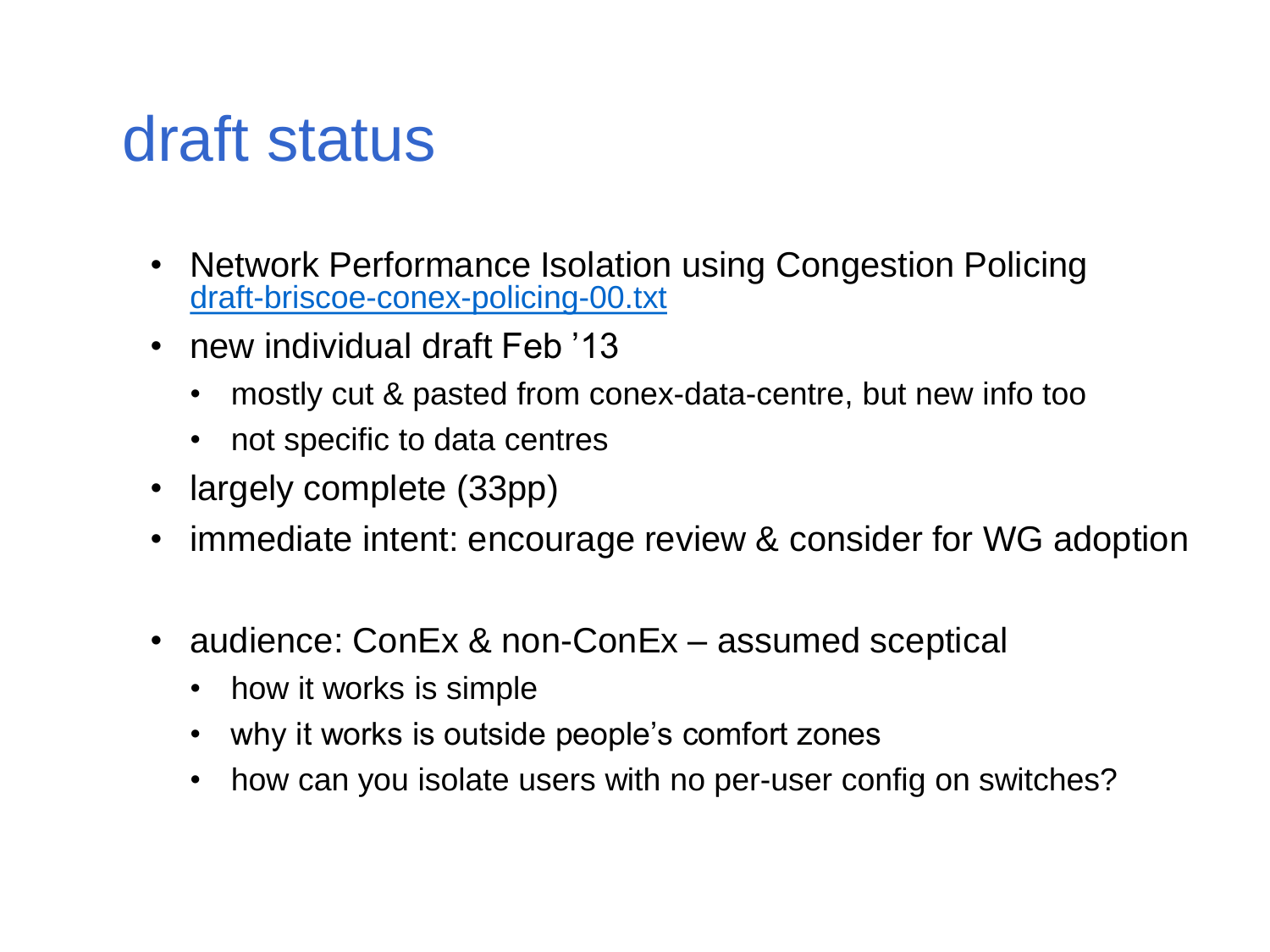## what's in it, and what's new

- Frontpieces (Abstract, Intro)
- 2. Example Bulk Congestion Policer [new]
- 3. Performance Isolation: Intuition [corrected]

#### performance isolation intuition

- congestion policer enforces bit-rate,  $x = w/p$ , where
	- w is a constant for that tenant (the policy)
	- p is % congestion
- similar to a so-called 'scalable congestion control'
	- but for aggregate (hose) from source, made up of flows
	- TCP is evolving towards this (Compound, Cubic, DCTCP etc)
- property easy-to-say but hard to grasp:
	- same rate of congestion per tenant, however many other tenants capacity is shared with
	- congestion-bit-rate in one flow is the same



### intuition built-up as follows  $\frac{\text{but-rate}}{\text{but real}}$

- 'scalable congestion control' as boundary case (previous slide)
- single link
	- long running flows, single link
		- similar to (weighted) round-robin
	- on-off flows
		- congestion-volume accounts for how often a tenant is *not '*on'
	- weighted on-off flows
		- longer flows shift away
- network of links
	- congestion-volume allows for how many links tenant is 'on' in
- transients



- 4. Parameter Setting [new]
- Tailpieces (Security, Conclusions, Acks)